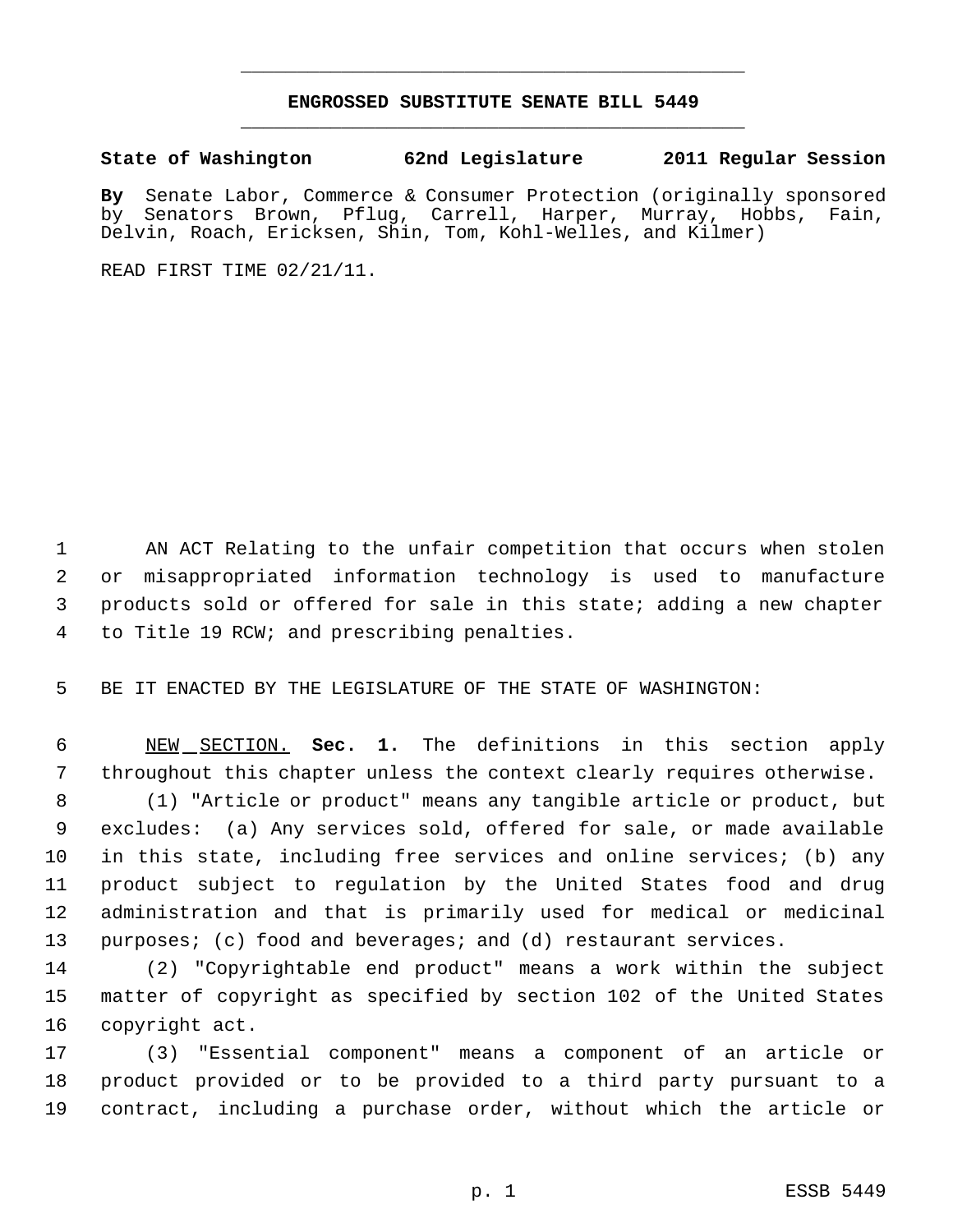product will not perform as intended and for which there is no substitute component available that offers a comparable range and quality of functionalities and is available in comparable quantities and at a comparable price.

 (4) "Manufacture" means to directly manufacture, produce, or assemble an article or product subject to section 2 of this act, in whole or substantial part, but does not include contracting with or otherwise engaging another person, or that person engaging another person, to develop, manufacture, produce, or assemble an article or product subject to section 2 of this act.

 (5) "Material competitive injury" means at least a three percent retail price difference between the article or product made in violation of section 2 of this act designed to harm competition and a directly competing article or product that was manufactured without the use of stolen or misappropriated information technology, with such a price difference occurring over a four-month period of time.

 (6) "Retail price" means the retail price of stolen or misappropriated information technology charged at the time of, and in the jurisdiction where, the alleged theft or misappropriation occurred, multiplied by the number of stolen or misappropriated items used in the business operations of the person alleged to have violated section 2 of this act.

 (7)(a) "Stolen or misappropriated information technology" means hardware or software that the person referred to in section 2 of this act acquired, appropriated, or used without the authorization of the owner of the information technology or the owner's authorized licensee in violation of applicable law, but does not include situations in which the hardware or software alleged to have been stolen or misappropriated was not available for retail purchase on a stand-alone basis at or before the time it was acquired, appropriated, or used by such a person.

 (b) Information technology is considered to be used in a person's business operations if the person uses the technology in the manufacture, distribution, marketing, or sales of the articles or products subject to section 2 of this act.

 NEW SECTION. **Sec. 2.** Any person who manufactures an article or product while using stolen or misappropriated information technology in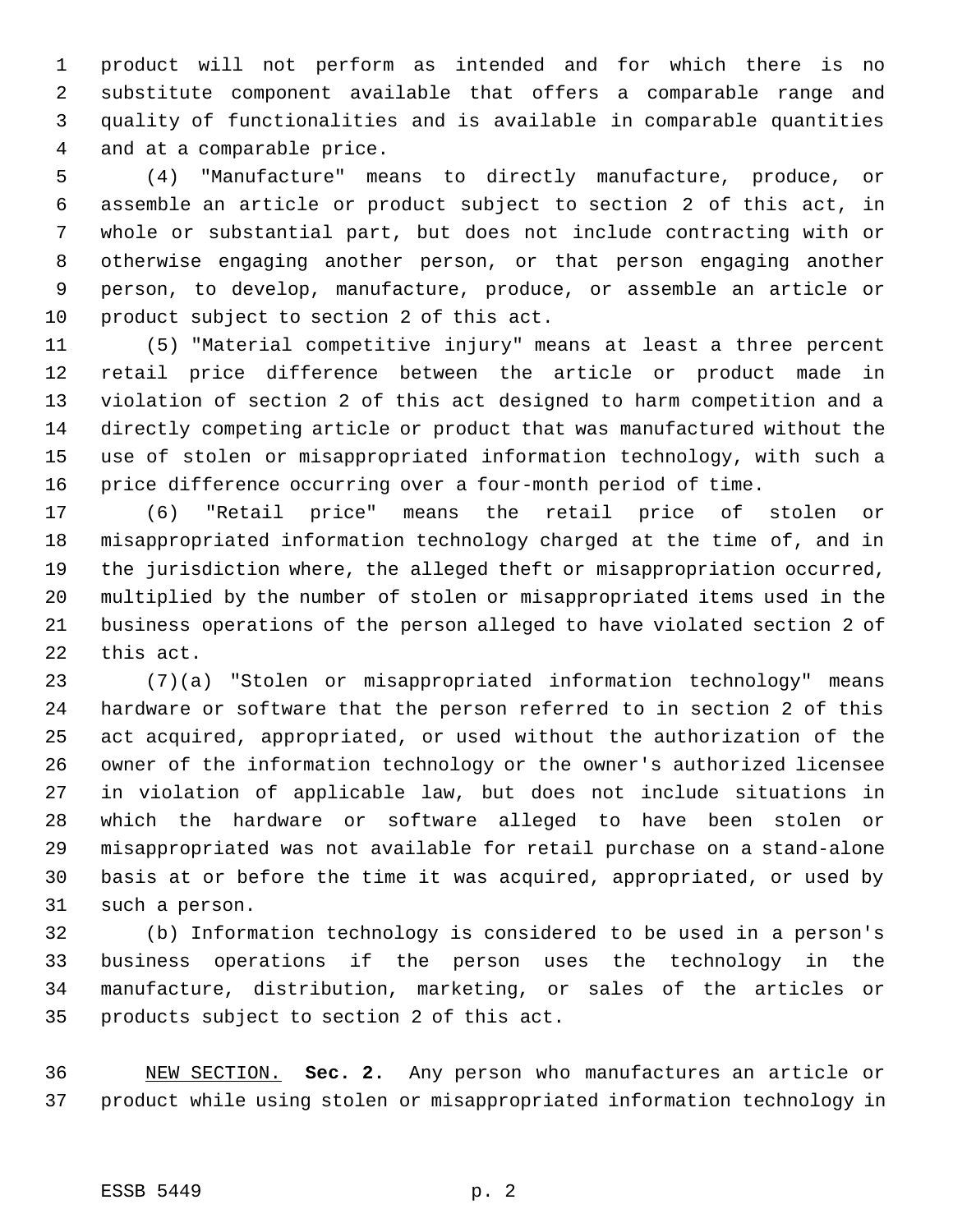its business operations after notice and opportunity to cure as provided in section 5 of this act and, with respect to remedies sought under section 6(6) or 7 of this act, causes a material competitive injury as a result of such use of stolen or misappropriated information technology, is deemed to engage in an unfair act where such an article or product is sold or offered for sale in this state, either separately or as a component of another article or product, and in competition with an article or product sold or offered for sale in this state that was manufactured without violating this section. A person who engages in such an unfair act, and any articles or products manufactured by the person in violation of this section, is subject to the liabilities and remedial provisions of this chapter in an action by the attorney general or any person described in section 6(5) of this act, except as provided in sections 3 through 9 of this act.

 NEW SECTION. **Sec. 3.** No action may be brought under this chapter, and no liability results, where:

 (1) The end article or end product sold or offered for sale in this state and alleged to violate section 2 of this act is:

(a) A copyrightable end product;

 (b) Merchandise manufactured by or on behalf of, or pursuant to a license from, a copyright owner and which displays or embodies a name, character, artwork, or other indicia of or from a work that falls within (a) of this subsection, or merchandise manufactured by or on behalf of, or pursuant to a license from, a copyright or trademark owner and that displays or embodies a name, character, artwork, or other indicia of or from a theme park, theme park attraction, or other facility associated with a theme park; or

 (c) Packaging, carrier media, or promotional or advertising materials for any end article, end product, or merchandise that falls within (a) or (b) of this subsection;

 (2) The allegation that the information technology is stolen or misappropriated is based on a claim that the information technology or its use infringes a patent or misappropriates a trade secret under applicable law or that could be brought under any provision of Title 35 of the United States Code;

 (3) The allegation that the information technology is stolen or misappropriated is based on a claim that the defendant's use of the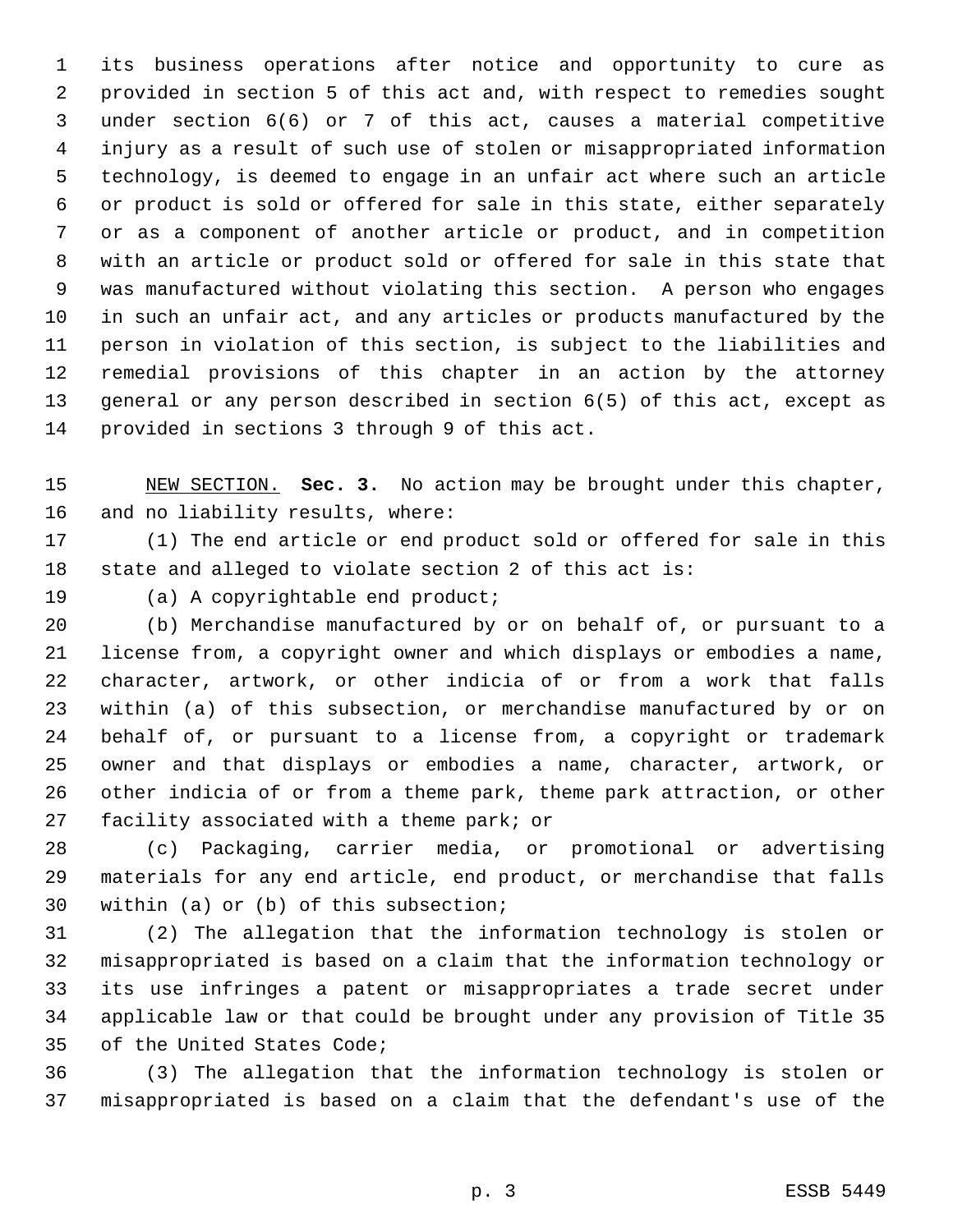information technology violates the terms of a license that allows users to modify and redistribute any source code associated with the technology free of charge; or

 (4) The allegation is based on a claim that the person violated section 2 of this act by aiding, abetting, facilitating, or assisting someone else to acquire, appropriate, use, sell, or offer to sell, or by providing someone else with access to, information technology without authorization of the owner of the information technology or the owner's authorized licensee in violation of applicable law.

 NEW SECTION. **Sec. 4.** No injunction may issue against a person other than the person adjudicated to have violated section 2 of this act, and no attachment order may issue against articles or products other than articles or products in which the person alleged to violate section 2 of this act holds title. A person other than the person alleged to violate section 2 of this act includes any person other than the actual manufacturer who contracts with or otherwise engages another person to develop, manufacture, produce, market, distribute, advertise, or assemble an article or product alleged to violate section 2 of this act.

 NEW SECTION. **Sec. 5.** (1) No action may be brought under section 2 of this act unless the person subject to section 2 of this act received written notice of the alleged use of the stolen or misappropriated information technology from the owner or exclusive licensee of the information technology or the owner's agent and the person: (a) Failed to establish that its use of the information technology in question did not violate section 2 of this act; or (b) failed, within ninety days after receiving such a notice, to cease use of the owner's stolen or misappropriated information technology. However, if the person commences and thereafter proceeds diligently to replace the information technology with information technology whose use would not violate section 2 of this act, such a period must be extended for an additional period of ninety days, not to exceed one hundred eighty days total. The information technology owner or the owner's agent may extend any period described in this section.

 (2) To satisfy the requirements of this section, written notice must, under penalty of perjury: (a) Identify the stolen or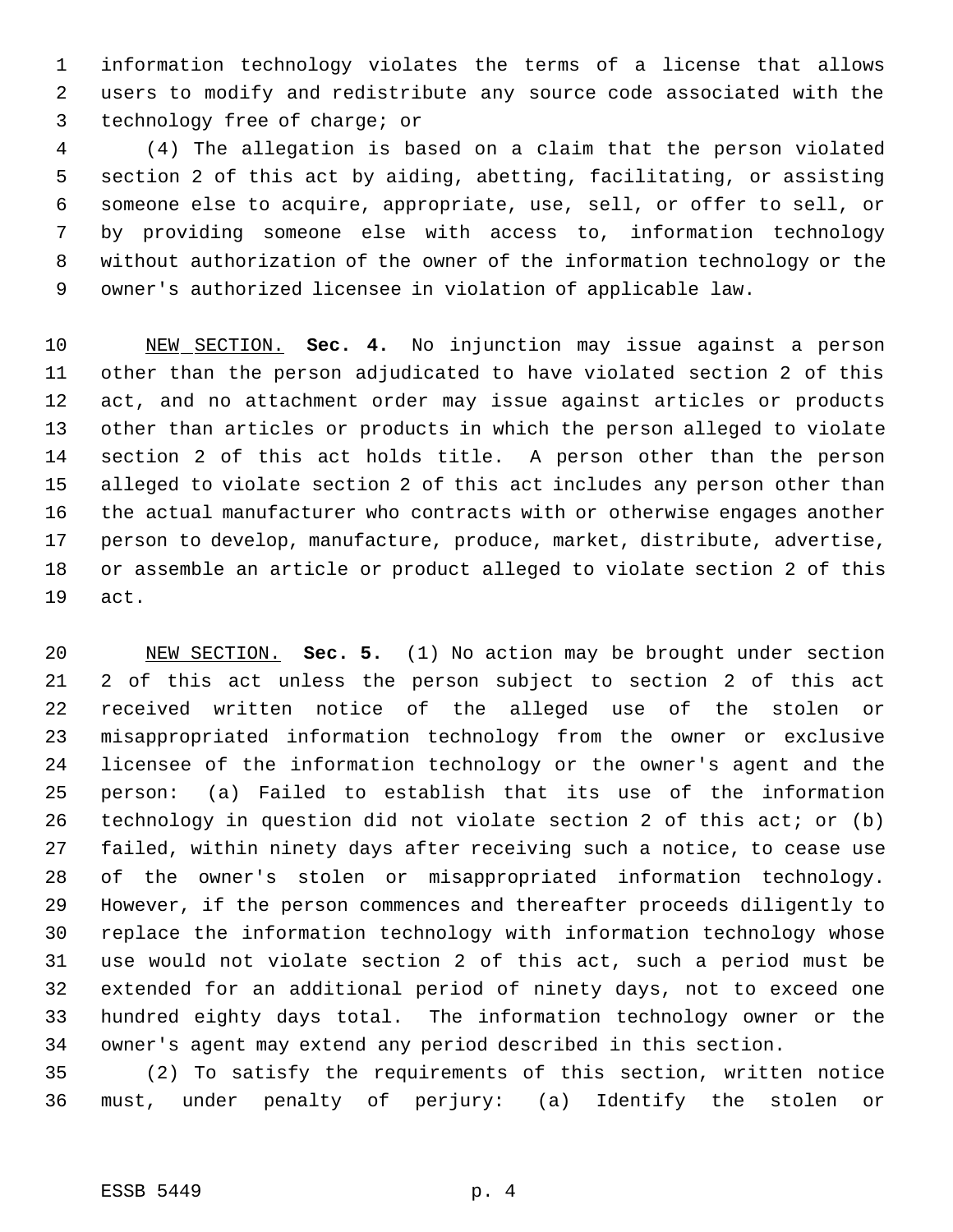misappropriated information technology; (b) identify the lawful owner or exclusive licensee of the information technology; (c) identify the applicable law the person is alleged to be violating and state that the notifier has a reasonable belief that the person has acquired, appropriated, or used the information technology in question without authorization of the owner of the information technology or the owner's authorized licensee in violation of such applicable law; (d) to the extent known by the notifier, state the manner in which the information technology is being used by the defendant; (e) state the articles or products to which the information technology relates; and (f) specify the basis and the particular evidence upon which the notifier bases such an allegation.

 (3) The written notification must state, under penalty of perjury, that, after a reasonable and good-faith investigation, the information in the notice is accurate based on the notifier's reasonable knowledge, information, and belief.

 NEW SECTION. **Sec. 6.** (1) No earlier than ninety days after the provision of notice in accordance with section 5 of this act, the attorney general, or any person described in subsection (5) of this section, may bring an action against any person that is subject to section 2 of this act:

 (a) To enjoin violation of section 2 of this act, including by enjoining the person from selling or offering to sell in this state articles or products that are subject to section 2 of this act, except as provided in subsection (6) of this section. However, such an injunction does not encompass articles or products to be provided to a third party that establishes that such a third party has satisfied one or more of the affirmative defenses set forth in section 8(1) of this act with respect to the manufacturer alleged to have violated section 2 of this act;

 (b) Only after a determination by the court that the person has violated section 2 of this act, to recover the greater of:

 (i) Actual damages, which may be imposed only against the person who violated section 2 of this act; or

 (ii) Statutory damages of no more than the retail price of the stolen or misappropriated information technology, which may be imposed only against the person who violated section 2 of this act; or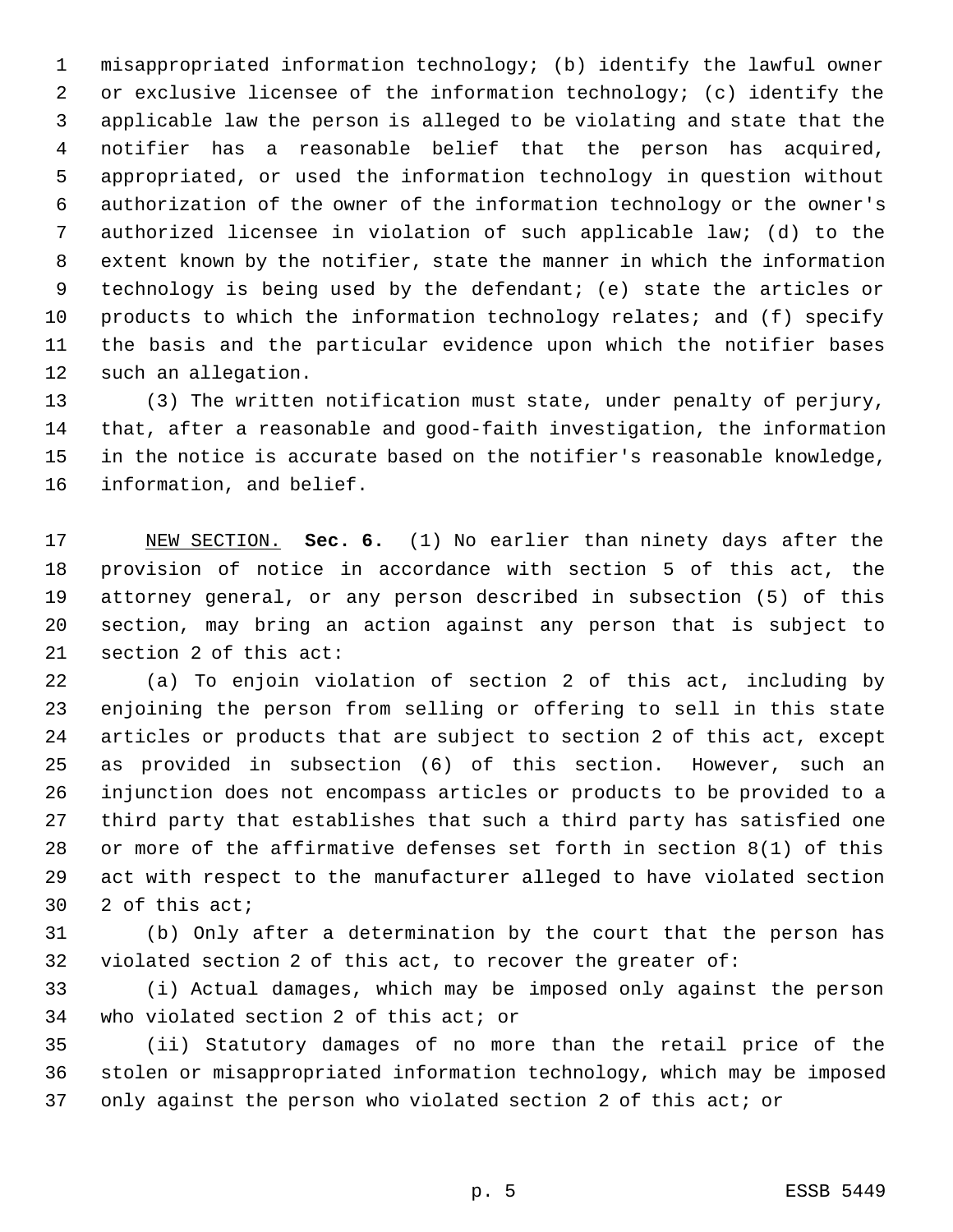(c) In the event the person alleged to have violated section 2 of this act has been subject to a final judgment or has entered into a final settlement, or any products manufactured by such a person and alleged to violate section 2 of this act have been the subject of an injunction or attachment order, in any federal or state court in this state or any other state, arising out of the same theft or misappropriation of information technology, the court shall dismiss the action. If such a person is a defendant in an ongoing action, or any products manufactured by such a person and alleged to violate section 2 of this act are the subject of an ongoing injunction or attachment order, in any federal or state court in this state or any other state, arising out of the same theft or misappropriation of information technology, the court shall stay the action against such a person pending resolution of the other action. In the event the other action results in a final judgment or final settlement, the court shall dismiss the action against the person.

 (2) After determination by the court that a person has violated section 2 of this act and entry of a judgment against the person for violating section 2 of this act, the attorney general, or a person described in subsection (5) of this section, may add to the action a claim for actual damages against a third party who sells or offers to sell in this state products made by that person in violation of section 2 of this act, subject to the provisions of section 8 of this act. However, damages may be imposed against a third party only if:

 (a) The third party was provided a copy of a written notice sent to the person alleged to have violated section 2 of this act that satisfies the requirements of section 5 of this act at least ninety 28 days prior to the entry of the judgment;

 (b) The person who violated section 2 of this act did not make an appearance or does not have sufficient attachable assets to satisfy a judgment against the person;

 (c) Such a person either manufactured the final product or produced a component equal to thirty percent or more of the value of the final product;

 (d) Such a person has a direct contractual relationship with the third party respecting the manufacture of the final product or component; and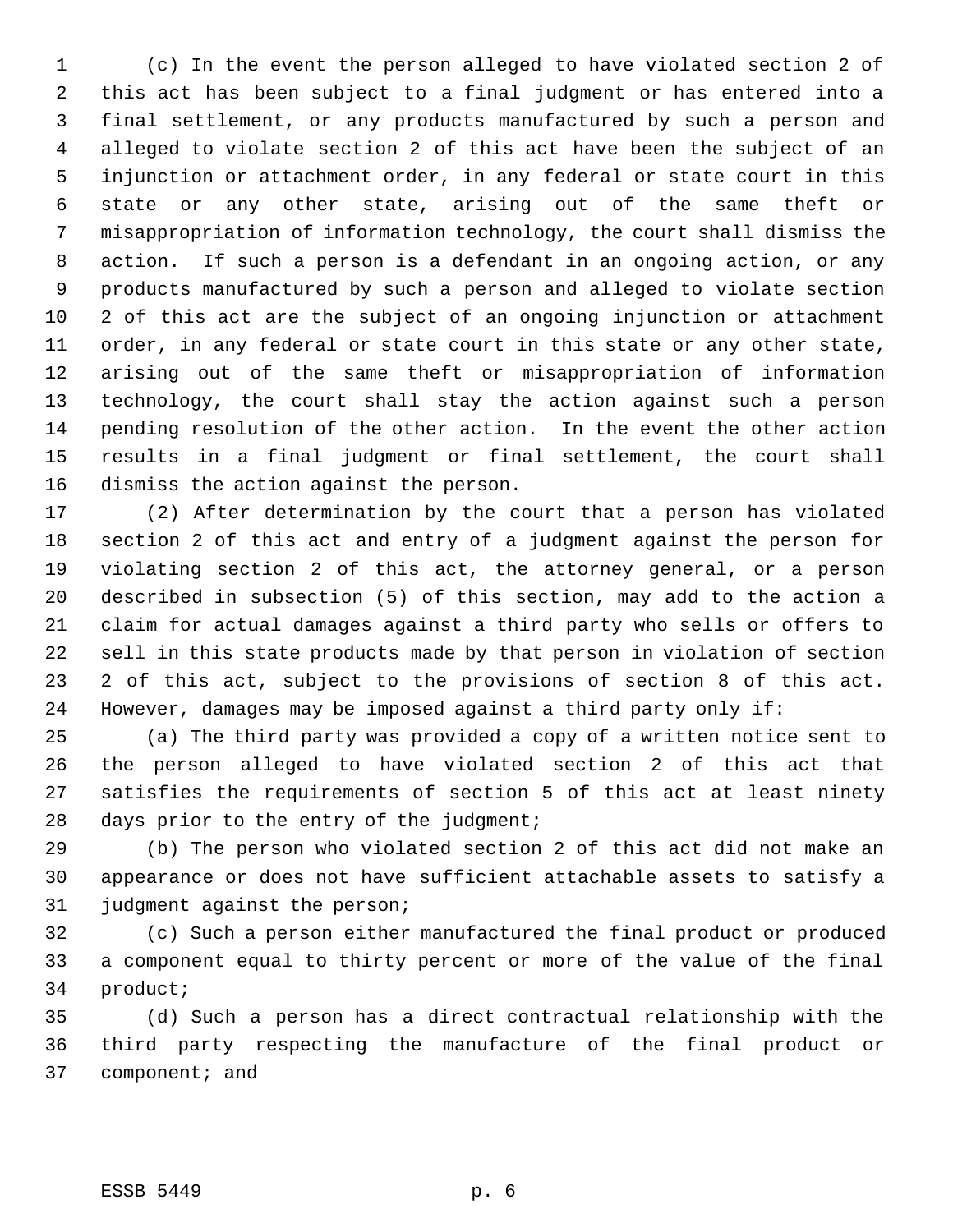(e) The third party has not been subject to a final judgment in any federal or state court in this state or any other state arising out of the same theft or misappropriation of information technology. However, in the event the third party is a party to an ongoing suit for damages, or has entered an appearance as an interested third party in proceedings in rem, in any federal or state court in this state or any other state arising out of the same theft or misappropriation of information technology, the court shall stay the action against the third party pending resolution of the other action. In the event the other action results in a final judgment, the court shall dismiss the action against the third party and any in rem action as to any articles or products manufactured for such a third party or that have been or are to be supplied to such a third party.

 (3) An award of damages against such a third party pursuant to subsection (2) of this section must be the lesser of the retail price of the stolen or misappropriated information technology at issue or two hundred fifty thousand dollars, less any amounts recovered from the person adjudicated to have violated section 2 of this act, and subsection (4)(a) of this section does not apply to such an award or recovery against the third party.

(4) In an action under this chapter, a court may:

 (a) Against the person adjudicated to have violated section 2 of this act, increase the damages up to three times the damages authorized by subsection (1)(b) of this section where the court finds that the person's use of the stolen or misappropriated information technology was willful;

 (b) With respect to an award under subsection (1) of this section only, award costs and reasonable attorneys' fees to: (i) A prevailing plaintiff in actions brought by an injured person under section 2 of this act; or (ii) a prevailing defendant in actions brought by an allegedly injured person; and

 (c) With respect to an action under subsection (2) of this section brought by a private plaintiff only, award costs and reasonable attorneys' fees to a third party who qualifies for an affirmative defense under section 8 of this act. However, in a case in which the third party received a copy of the notification described in subsection (2)(a) of this section at least ninety days before the filing of the action under subsection (2) of this section, with respect to a third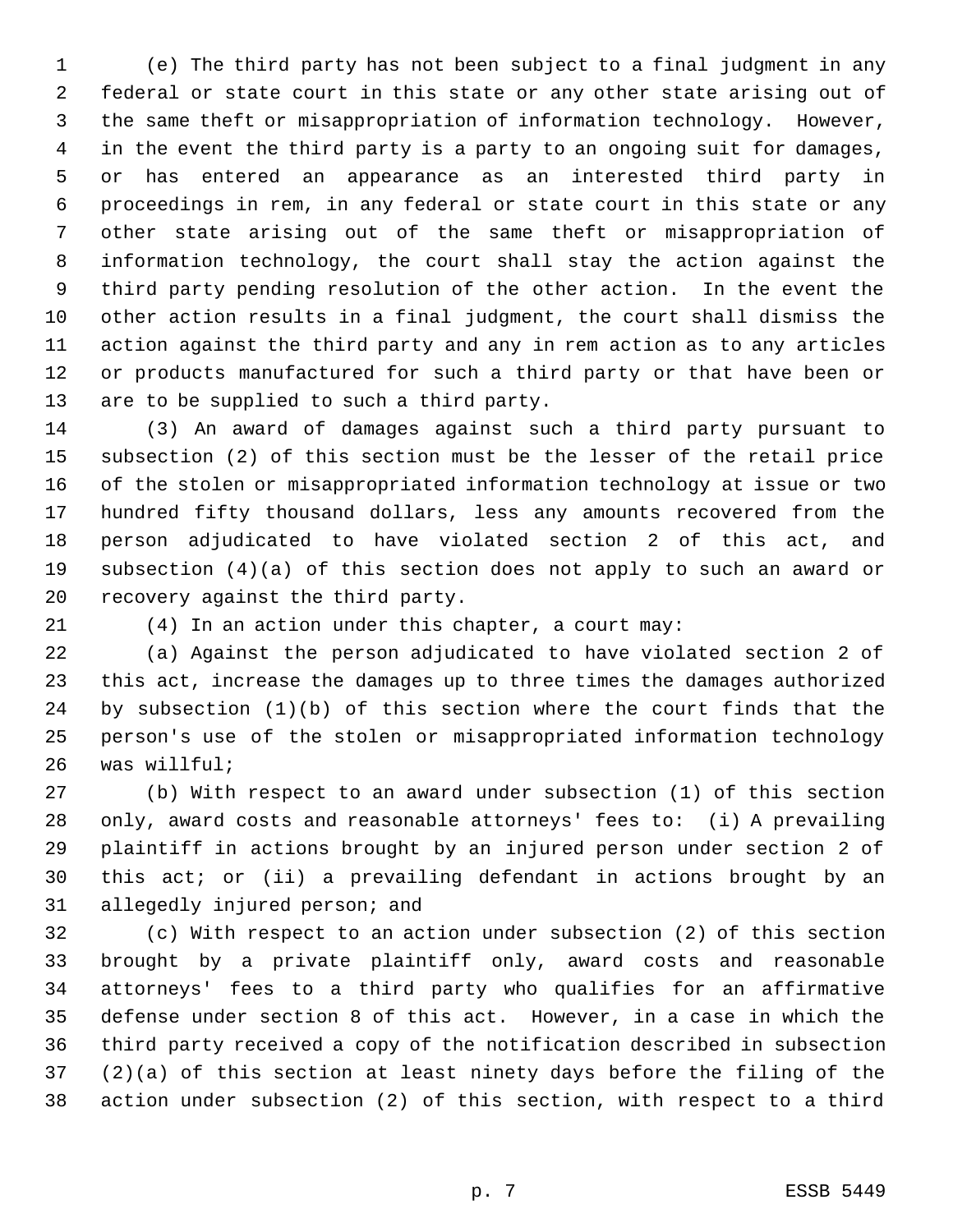party's reliance on the affirmative defenses set forth in section 8(1) (c) and (d) of this act, the court may award costs and reasonable attorneys' fees only if all of the conduct on which the affirmative defense is based was undertaken by the third party, and the third party notified the plaintiff of the conduct, prior to the end of the ninety- day period.

 (5) A person is deemed to have been injured by the sale or offer for sale of a directly competing article or product subject to section 2 of this act if the person establishes by a preponderance of the evidence that:

 (a) The person manufactures articles or products that are sold or offered for sale in this state in direct competition with articles or 13 products that are subject to section 2 of this act;

 (b) The person's articles or products were not manufactured using stolen or misappropriated information technology of the owner of the information technology;

 (c) The person suffered economic harm, which may be shown by evidence that the retail price of the stolen or misappropriated information technology was twenty thousand dollars or more; and

 (d) If the person is proceeding in rem or seeks injunctive relief, that the person suffered material competitive injury as a result of the violation of section 2 of this act.

 (6)(a) If the court determines that a person found to have violated section 2 of this act lacks sufficient attachable assets in this state to satisfy a judgment rendered against it, the court may enjoin the sale or offering for sale in this state of any articles or products subject to section 2 of this act, except as provided in section 4 of this act.

 (b) To the extent that an article or product subject to section 2 of this act is an essential component of a third party's article or product, the court shall deny injunctive relief as to such an essential component, provided that the third party has undertaken good faith efforts within the third party's rights under its applicable contract with the manufacturer to direct the manufacturer of the essential component to cease the theft or misappropriation of information technology in violation of section 2 of this act, which may be satisfied, without limitation, by the third party issuing a written directive to the manufacturer demanding that it cease the theft or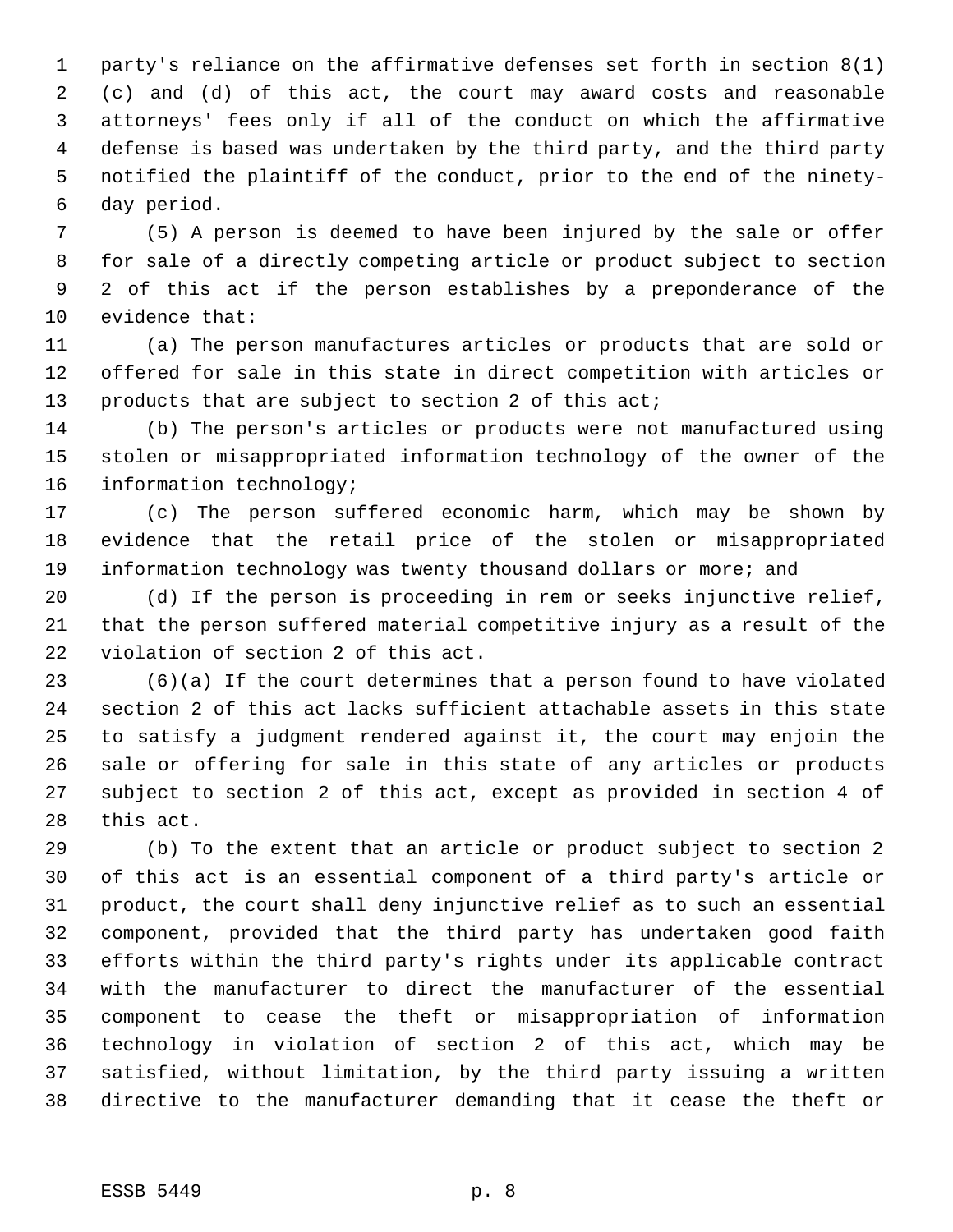misappropriation and demanding that the manufacturer provide the third party with copies of invoices, purchase orders, licenses, or other verification of lawful use of the information technology at issue.

 (7) The court shall determine whether a cure period longer than the period reflected in section 5 of this act would be reasonable given the nature of the use of the information technology that is the subject of the action and the time reasonably necessary either to bring such use into compliance with applicable law or to replace the information technology with information technology that would not violate section 2 of this act. If the court deems that a longer cure period would be reasonable, then the action shall be stayed until the end of that longer cure period. If by the end of that longer cure period, the defendant has established that its use of the information technology in question did not violate section 2 of this act, or the defendant ceased use of the stolen or misappropriated information technology, then the action must be dismissed.

 NEW SECTION. **Sec. 7.** (1) In a case in which the court is unable to obtain personal jurisdiction over a person subject to section 2 of this act, the court may proceed in rem against any articles or products subject to section 2 of this act sold or offered for sale in this state in which the person alleged to have violated section 2 of this act holds title. Except as provided in section 4 of this act and subsection (2) through (4) of this section, all such articles or products are subject to attachment at or after the time of filing a complaint, regardless of the availability or amount of any monetary judgment.

 (2) At least ninety days prior to the enforcement of an attachment order against articles or products pursuant to subsection (1) of this section, the court shall notify any person in possession of the articles or products of the pending attachment order. Prior to the expiration of the ninety day period, any person for whom the articles or products were manufactured, or to whom the articles or products have been or are to be supplied, pursuant to an existing contract or purchase order, may:

 (a) Establish that the person has satisfied one or more of the affirmative defenses set forth in section 8(1) of this act with respect to the manufacturer alleged to have violated section 2 of this act, in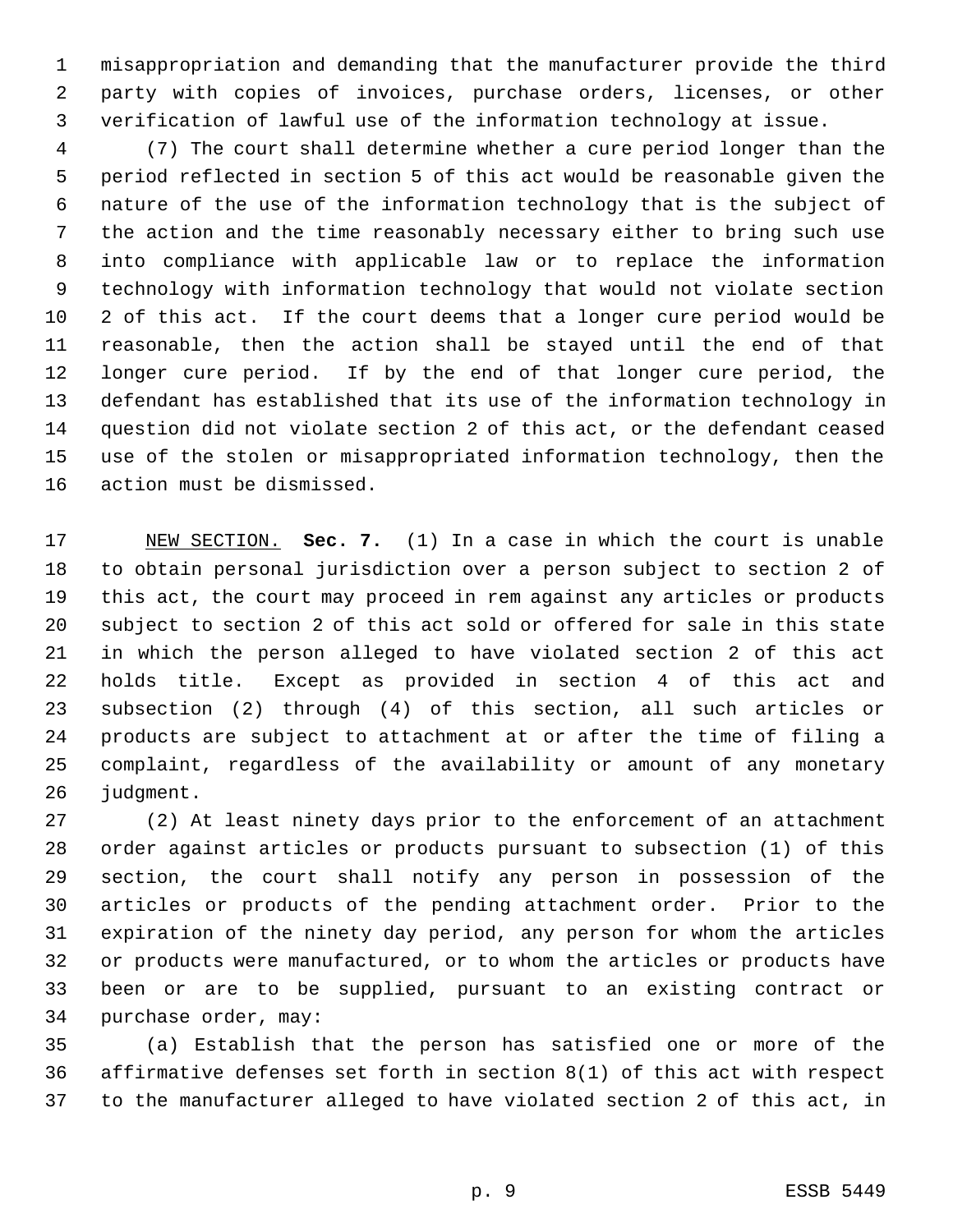which case the attachment order must be dissolved only with respect to those articles or products that were manufactured for such a person, or have been or are to be supplied to such a person, pursuant to an existing contract or purchase order; or

 (b) Post a bond with the court equal to the retail price of the allegedly stolen or misappropriated information technology or twenty- five thousand dollars, whichever is less, in which case the court shall stay enforcement of the attachment order against the articles or products and shall proceed on the basis of its jurisdiction over the bond. The person posting the bond shall recover the full amount of such bond, plus interest, after the issuance of a final judgment.

 (3) In the event the person posting the bond pursuant to subsection (2)(b) of this section is entitled to claim an affirmative defense in section 8 of this act, and that person establishes with the court that the person is entitled to any affirmative defense, the court shall award costs and reasonable attorneys' fees to the person posting the bond and against the plaintiff in the event the plaintiff proceeds with an action pursuant to section 6(2) of this act against the person posting the bond.

 (4) In the event that the court does not provide notification as described in subsection (2) of this section, the court, upon motion of any third party, shall stay the enforcement of the attachment order for ninety days as to articles or products manufactured for the third party, or that have been or are to be supplied to the third party, pursuant to an existing contract or purchase order, during which ninety day period the third party may avail itself of the options set forth in subsection (2)(a) and (b) of this section.

 NEW SECTION. **Sec. 8.** (1) A court may not award damages against any third party pursuant to section 6(2) of this act where that party, after having been afforded reasonable notice of at least ninety days and opportunity to plead any of the affirmative defenses set forth in this subsection, establishes by a preponderance of the evidence any of the following:

 (a) Such a person is the end consumer or end user of an article or product subject to section 2 of this act, or acquired the article or product after its sale to an end consumer or end user;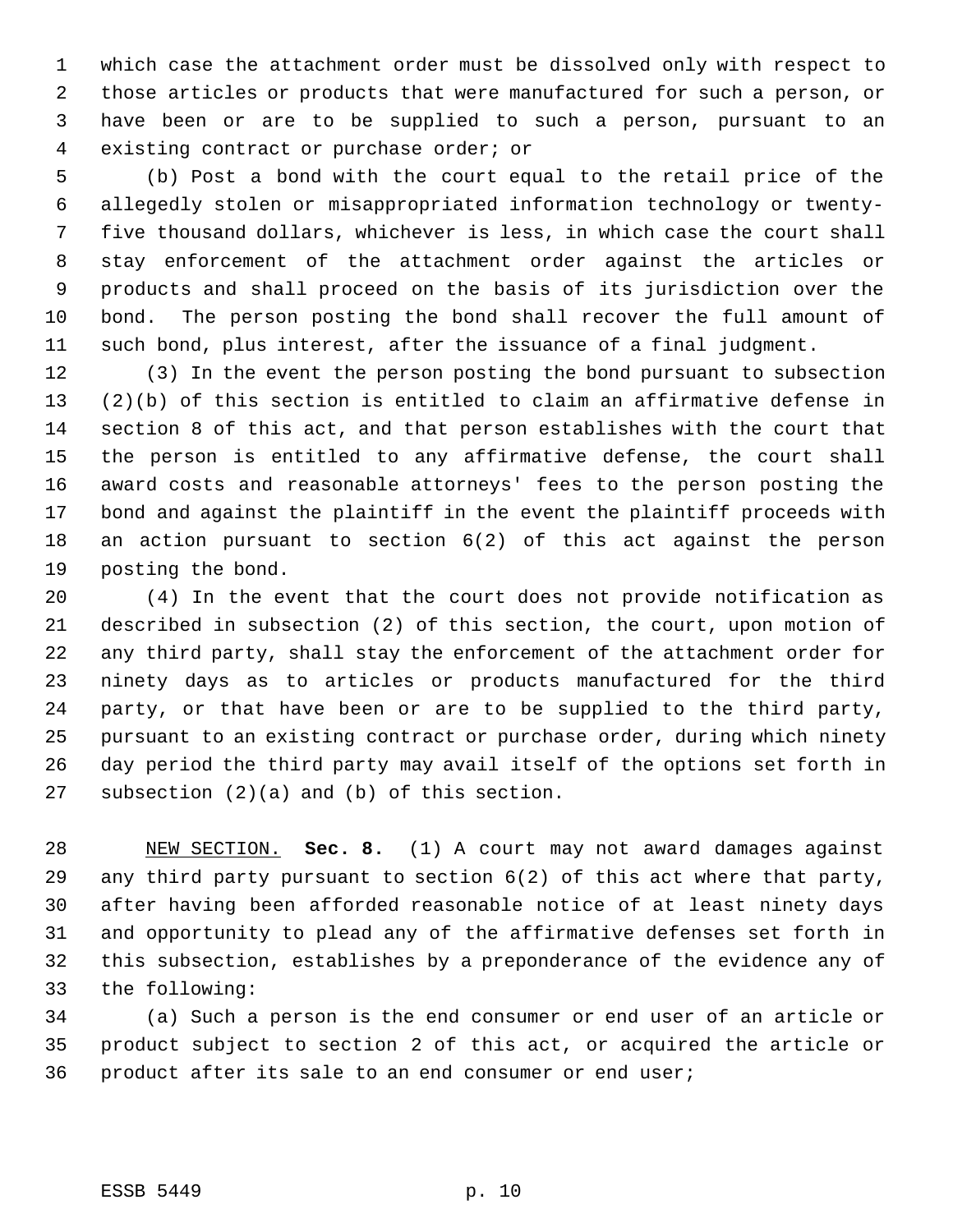(b) Such a person is a business with annual revenues not in excess of fifty million dollars;

(c) The person acquired the articles or products:

 (i) In good faith reliance on either: (A) A code of conduct or other written document that governs the person's commercial relationships with the manufacturer adjudicated to have violated section 2 of this act and which includes commitments, such as general commitments to comply with applicable laws, that prohibit use of the stolen or misappropriated information technology by such manufacturer; or (B) written assurances from the manufacturer of the articles or products that the articles or products, to the manufacturer's reasonable knowledge, were manufactured without the use of stolen or misappropriated information technology in the manufacturer's business 14 operations. However, with respect to both  $(c)(i)(A)$  and  $(B)$  of this subsection, within one hundred eighty days of receiving written notice of the judgment against the manufacturer for a violation of section 2 of this act and a copy of a written notice that satisfies the requirements of section 5 of this act, the person must undertake commercially reasonable efforts to do any of the following:

 (I) Exchange written correspondence confirming that such a manufacturer is not using the stolen or misappropriated information technology in violation of section 2 of this act, which may be satisfied, without limitation, by obtaining written assurances from the manufacturer accompanied by copies of invoices, purchase orders, licenses, or other verification of lawful use of the information technology at issue;

 (II) Direct the manufacturer to cease the theft or misappropriation, which may be satisfied, without limitation, by the third party issuing a written directive to the manufacturer demanding that it cease such theft or misappropriation and demanding that the manufacturer provide the third party with copies of invoices, purchase orders, licenses, or other verification of lawful use of the information technology at issue; or

 (III) In a case in which the manufacturer has failed to cease such a theft or misappropriation within the one hundred eighty-day period, 36 and the third party has not fulfilled either option  $(c)(i)(A)$  or  $(B)$  of this subsection, prevent the future acquisition of the articles or products from the manufacturer during the period that the manufacturer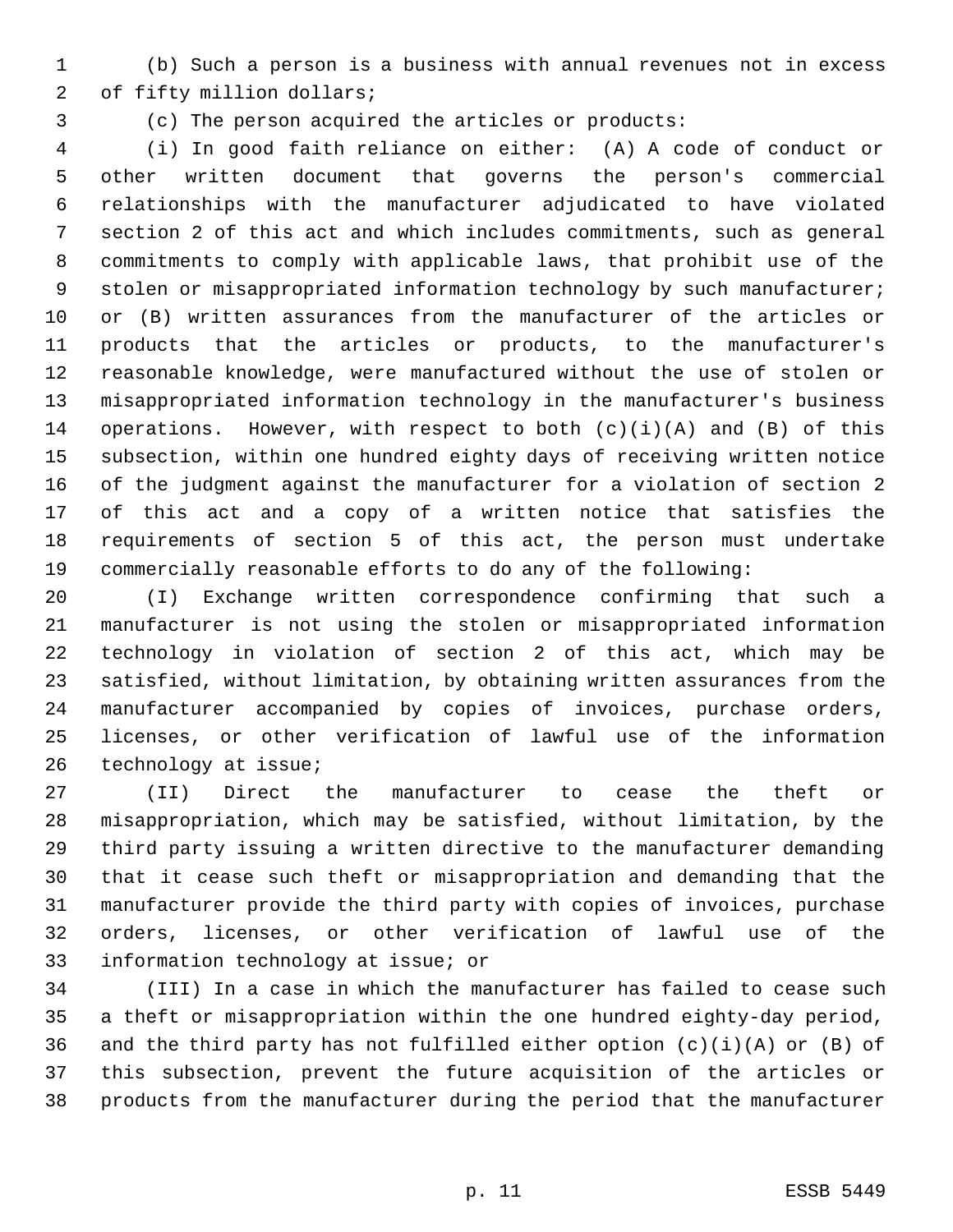continues to engage in the theft or misappropriation subject to section 2 of this act where doing so would not constitute a breach of an agreement between the person and the manufacturer for the manufacture of the articles or products in question that was entered into on or before one hundred eighty days after the effective date of this section; or

 (ii) Pursuant to an agreement between the person and a manufacturer for the manufacture of the articles or products in question that was entered into before one hundred eighty days after the effective date of this section. However, within one hundred eighty days of receiving written notice of the judgment against the manufacturer for a violation of section 2 of this act and a copy of a written notice that satisfies the requirements of section 5 of this act, the person must undertake commercially reasonable efforts to do any of the following:

 (A) Obtain from the manufacturer written assurances that such a manufacturer is not using the stolen or misappropriated information technology in violation of section 2 of this act, which may be satisfied, without limitation, by obtaining written assurances from the manufacturer accompanied by copies of invoices, purchase orders, licenses, or other verification of lawful use of the information technology at issue;

 (B) Direct the manufacturer to cease the theft or misappropriation, which may be satisfied, without limitation, by the third party issuing a written directive to the manufacturer demanding that it cease such theft or misappropriation and demanding that the manufacturer provide the third party with copies of invoices, purchase orders, licenses, or other verification of lawful use of the information technology at issue; or

 (C) In a case in which the manufacturer has failed to cease the theft or misappropriation within the one hundred eighty-day period, and the third party has not fulfilled either option (c)(ii)(A) or (B) of this subsection, cease the future acquisition of the articles or products from the manufacturer during the period that the manufacturer continues to engage in the theft or misappropriation subject to section 2 of this act where doing so would not constitute a breach of such agreement;

 (d) The person has made commercially reasonable efforts to implement practices and procedures to require its direct manufacturers,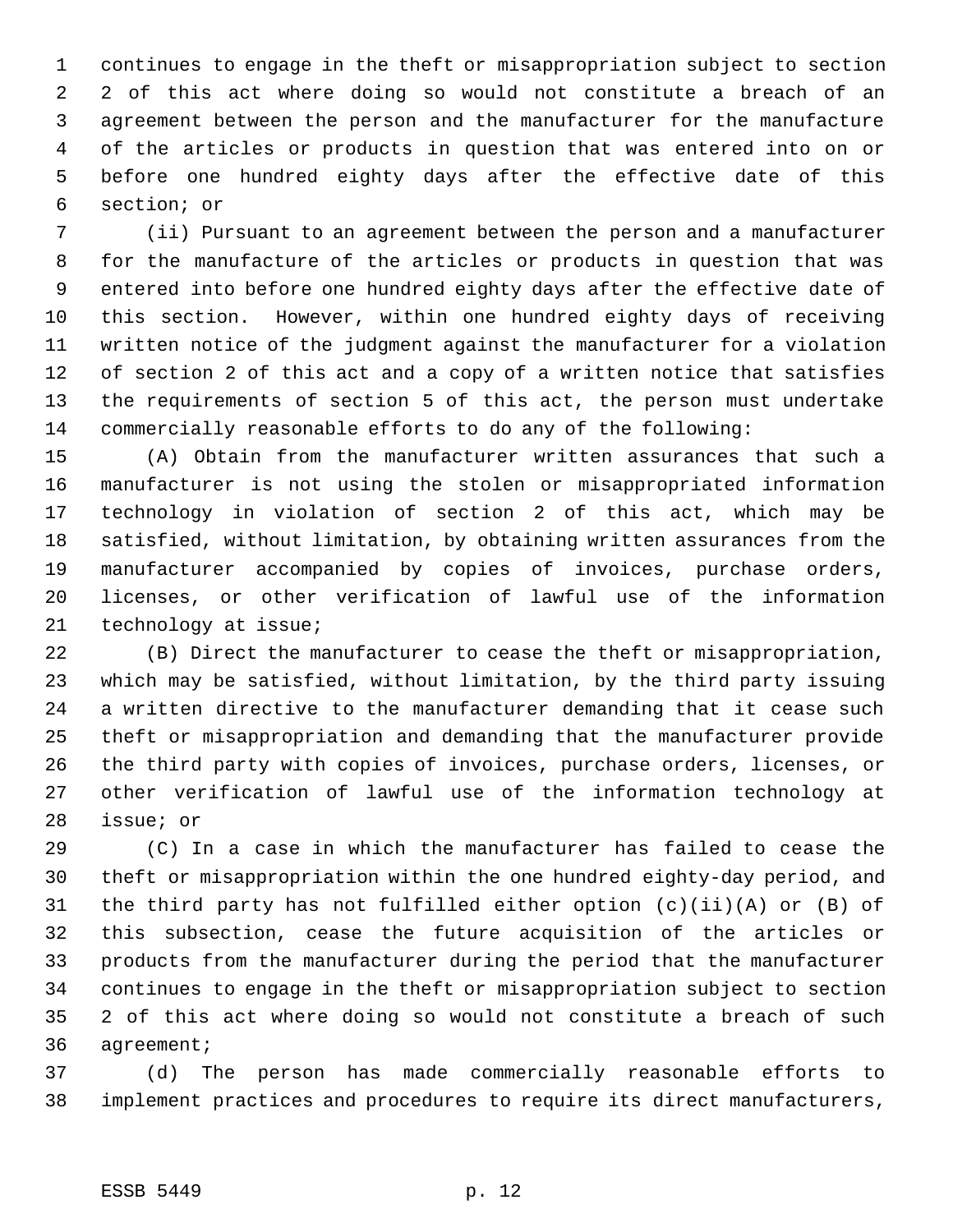in manufacturing articles or products for such person, not to use stolen or misappropriated information technology in violation of section 2 of this act. A person may satisfy this subsection (1)(d) by:

 (i) Adopting and undertaking commercially reasonable efforts to implement a code of conduct or similar written requirements, which are applicable to the person's direct manufacturers, that prohibit the use of stolen or misappropriated information technology by such a manufacturer, subject to a right of audit, and the person either: (A) Has a practice of auditing its direct manufacturers on a periodic basis in accordance with generally accepted industry standards; or (B) requires in its agreements with its direct manufacturers that they submit to audits by a third party, which may include a third-party association of businesses representing the owner of the stolen or misappropriated intellectual property, and further provides that a failure to remedy any deficiencies found in such an audit that constitute a violation of the applicable law of the jurisdiction where the deficiency occurred constitutes a breach of the contract, subject to cure within a reasonable period of time; or

 (ii) Adopting and undertaking commercially reasonable efforts to implement a code of conduct or similar written requirements, which are applicable to the person's direct manufacturers, that prohibit use of stolen or misappropriated information technology by such a manufacturer, and the person undertakes practices and procedures to address compliance with the prohibition against the use of the stolen or misappropriated information technology in accordance with the applicable code of conduct or written requirements; or

 (e) The person does not have a contractual relationship with the person alleged to have violated section 2 of this act respecting the manufacture of the articles or products alleged to have been manufactured in violation of section 2 of this act.

 (2) A third party must have the opportunity to be heard regarding whether an article or product is an essential component provided or to be provided to a third party, and must have the right to file a motion to dismiss any action brought against it under section 6(2) of this act.

 (3) The court may not enforce any award for damages against such a third party until after the court has ruled on that party's claim of eligibility for any of the affirmative defenses set out in this